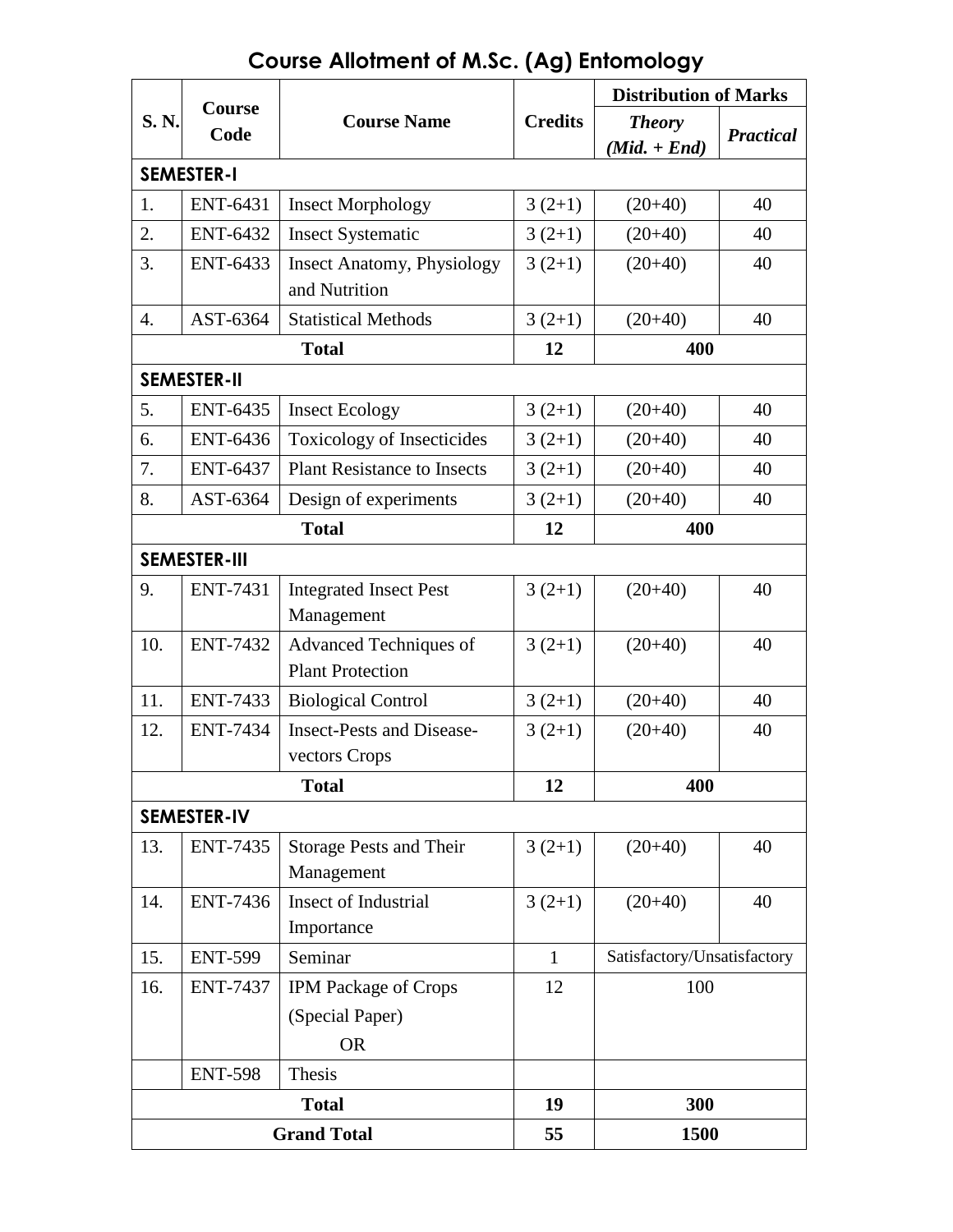## **Semester-Ist**

## **COURSES OF M.SC.(AG.) ENTOMOLOGY**

## **ENT-6431 INSECT MORPHOLOGY 3 (2+1)**

Introduction and brief history of entomology (1), Principles; utility and relevance (1), Integument structure, physical colours, outgrowths, appendages, functions (2), structure of insect head (2), appendages, antennae (1) mouthparts and modifications (2) tentorium, neck sclerites (1), Thorax - structure of tergum, sternum and pleuron and pterothorax (2), wings - origin, structure, modification, venation, articulation, wing coupling apparatus (2), Legs - structure, articulation, modification 1, Abdomen - sclerites, pregenital and genital segments, appendages, genitalia (2), Metamorphosis (2),

### **Practical**

Preparation of permanent and temporary mounts, slides (1) , cuticular outgrowths (1), general morphology of grass hopper (1), Head sclerites, suture , areas , tentorium (2), types of antennae (I), mouthparts and their modifications in grasshopper, honey bee, red cotton bug, thrips, butterfly, house fly, caterpillar (4), Thoracic sclerites (1), wings types and venation (2), wing coupling (1), legs - types (l), abdomen - stinging organ in . bees (I), genitalia (1), Identification of immature stages - types of larvae and pupae (1).

### **ENT 6432 INSECT SYSTEMATICS 3 (2+1)**

Relationship between systematics and taxonomy (1), Zoological nomenclature and zoological classifications (1), type concept and types at species level, History of insect systematics. Insect phylogeny, current classification (1), Importance of taxonomy and levels of systematics (1 ),concept of species, sub-species, kinds of species and taxonomic keys (1), Principles and application of zoological nomenclature (4), Description of new taxa (1), Classification of different orders up to families of agricultural importance (3).

### **Practical**

Taxonomic collections, curation of insects (3), Preparation of slides for making illustration (l), Illustrating taxonomic characters (1), Camera Lucida drawing of insects (2), Identification of insect keys (2), Repository of insect collections (1), website visits to museums identification of insects of agricultural importance (1).

## **ENT 6433 INSECT ANATOMY, PHYSIOLOGY AND NUTRITION 3 (2+1)**

Scope and importance of insect anatomy and physiology (1), Embryonic development (2), Anatomy and physiology of digestive(3), excretory (3), respiratory (2), circulatory (2), nervous (2), endocrine and exoc-rine (2) and reproductive systems (4). Metabolism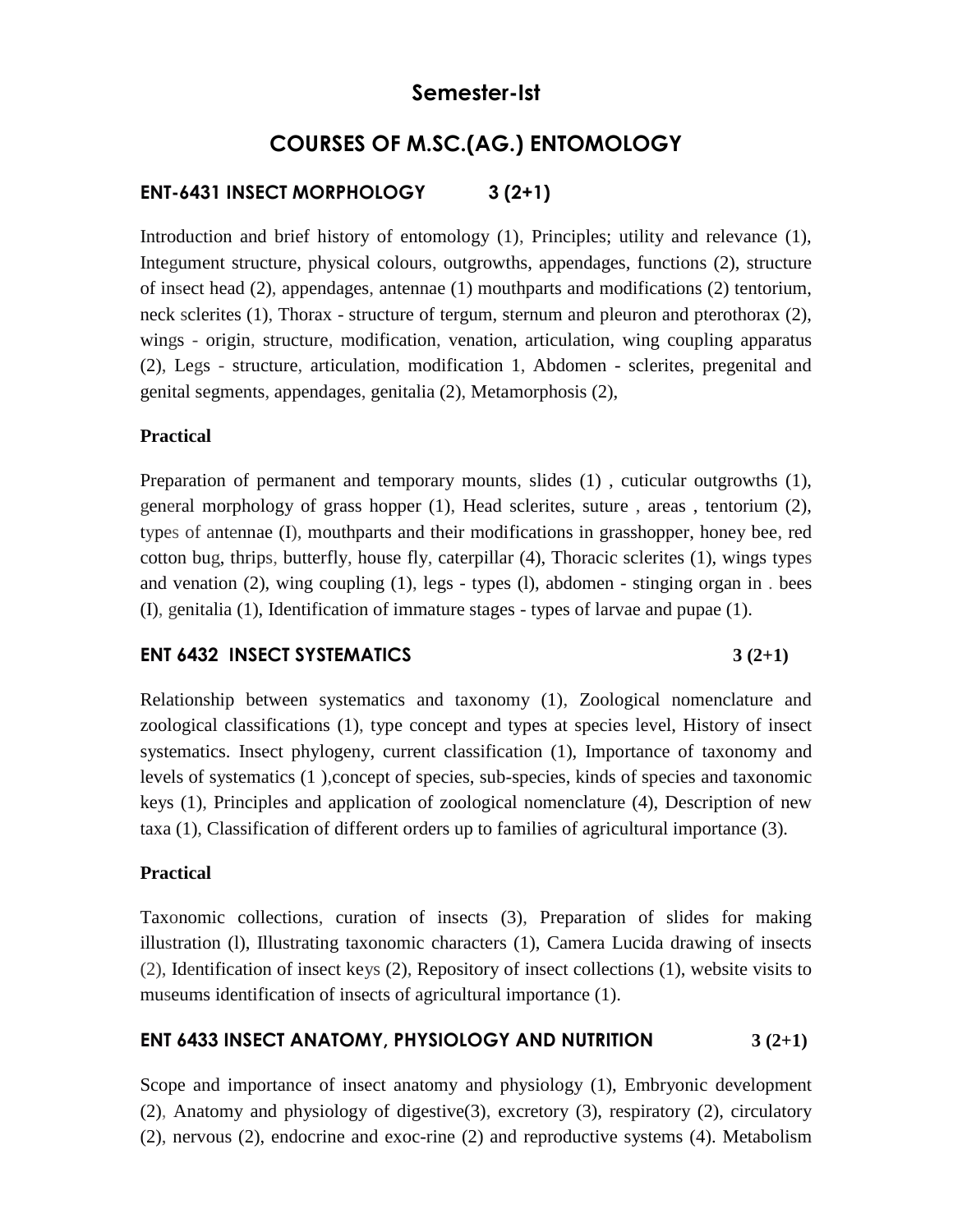of carbohydrates, Lipids and nitrogenous compounds (2), Insect nutrition (1), Role of vitamins, proteins, amino acids, carbohydrates, lipids, sterols and minerals in insect nutrition (2), Sensory organs and insect behaviour (2), Metabolism of carbohydrates, lipids and nitrogenous compounds (3).

## **Practical**

Dissection of insects to study comparative modifications, digestive, respiratory, nervous and reproductive systems in grass hopper, bugs, flies, bees, beetles, moths, Experiments to study haemocyte count, observations on histology of embryonic stages from permanent to slides, Colorimetric estimation, of uric acid and acetylecholine esterase (4), Paper chromatography of amino acids, pH of insect gut. Preparation of artificial diet of a lepidopteran insect (2).

## **IInd Semester**

## **ENT 6435 INSECT ECOLOGY 3 (2+1)**

Basic concepts - population and environment (2), Population regulation - natural control and current theories (2), Characteristics of population (1), Biotic potential and environmental resistance (2), Stable age distribution (1), population dynamics (1), Diapause, hibernation and aestivation (2), Effect of environmental factors on distribution and abundance of insects (2), Food chain and ecological succession (2), Ecological indicators (1).

## **Practical**

Measurement of micro-environments (3), Concepts of life table and construction of life tables (4), Computer simulation, modeling (3), Estimates of population density (3), Sampling methods and plans (3), Estimation of dispersion and migration (2).

## **ENT 6436 TOXICOLOGY OF INSECTICIDES** 3 (2+1)

Principal of toxicology (1), Insecticides - their classification (1), Mode of action, structure, activity, relationships of arsenicals, rotenoids, dinitrophenols, fluoro-' compounds, chlorinated hydrocarbons, organophosphates, carbamates, synthetic pyrethroids, nicotenoids, neem products and newer molecules viz. - avermectins (7), metabolism and toxicity (4), synergism, antagonism and compatibility (2), systemic and. selective insecticides (2), Insect resistance to insecticides and resurgence '(3), Insecticide residue - their significance, analysis and environmental implications (7), Diagriosisand treatment of insecticide poisoning (2), Plant products (2), Formulations. Rules of insecticide registration and quality control (S). Application techniques and hazards (2).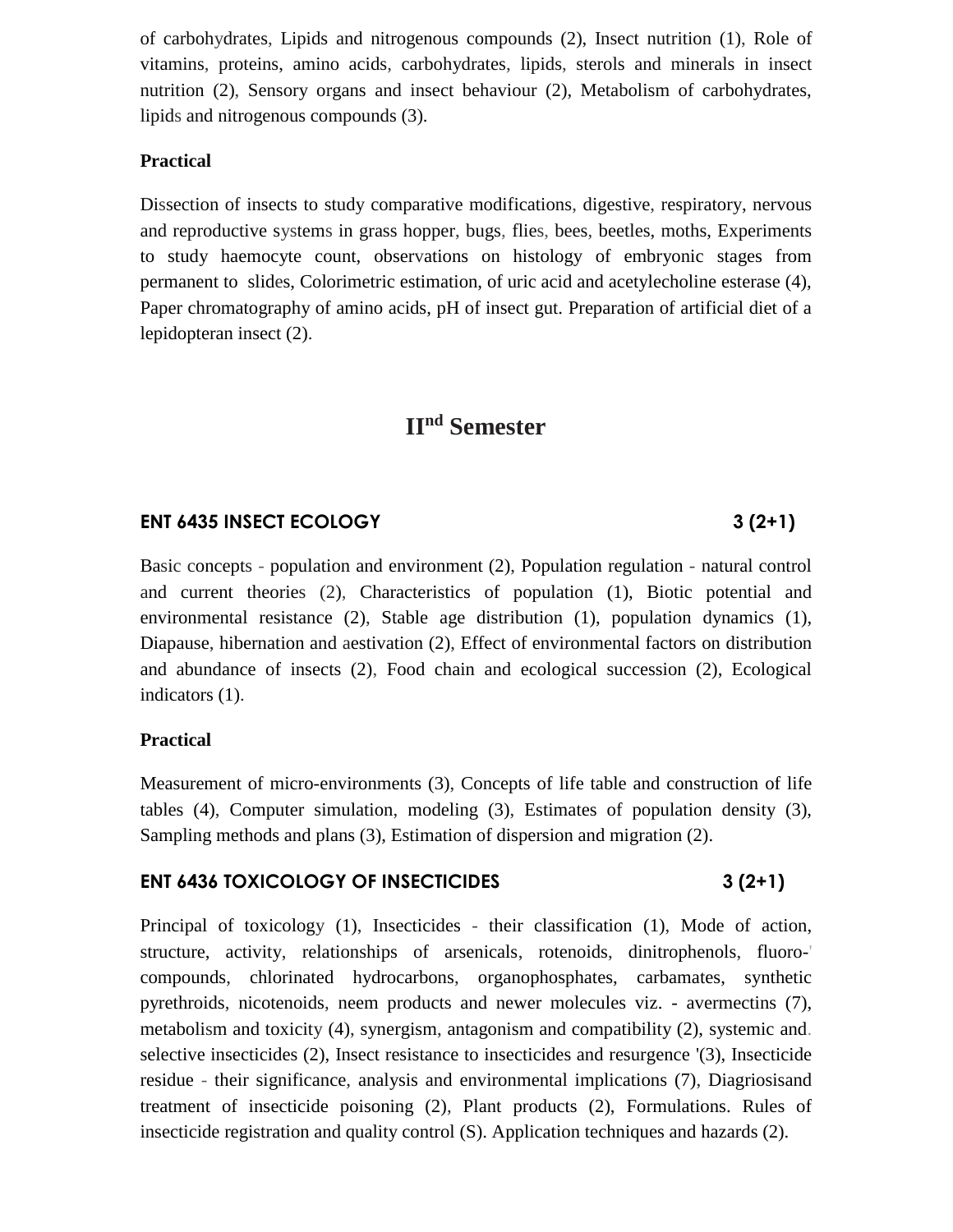## **Practical**

Preparation of laboratory formulations and standard concentration of insecticides (2), Bioassay technique (4), Testing of relative toxicity and synergism (3), Sampling for insecticide residue, their extraction, cleanup and estimation(3), compatibility of pesticides, phytotoxicity, toxicity to beneficial insects (4), Scrutiny of pesticides. containers with reference to Insecticide Act, 1968, Evaluation of spray particles. Assessment of efficacy of Insecticides under laboratory and field conditions correction for natural mortality, Fixing LDSO, LCSO and L *TSO* for insecticide. Dragsstedt-Behrens -Graphical and Finney's methods - pro bit analysis. .

### **ENT 6437 PLANT RESISTANCE TO INSECTS** 3 (2+1)

History and importance (1), Ecological and genetic resistance (1), Mechanism of plant resistance to insects (2), Factors that affect the expression or permanence of resistance (1), Role of secondary plant substances in host selection (2), Chemoreception (1), phagostimulants (1), Peculiarities of plant reaction to pest injury (1), Methods of. investigating pest resistance  $(?)_{\sim}$  -. Genetics of pest resistance  $(1)$ , Sources of plant resistance (2), Genetically modified plants for pest resistance (1), Resistance to insects in major crops  $(2)$ .

### **Practical**

Use of planimeter (1), Graphic technique and choice tests for measuring resistance (4), Measurement of plant characters and working out their correlations with plant resistance(3), Testing of resistance in important crops (5), Bioassay of plant extracts of susceptible/resistant varieties (3), Demonstration of antibiosis, preference and nonpreference (2).

## **III rd Semester**

## **ENT -7431 INTEGRATED INSECT PEST MANAGEMENT 3 (2+1)**

The concept and history of pest management (4), Components of pest management (2), Ecological and socio-economic aspects, cost benefit and risk/benefit ratios (3), Cultural, biological, chemical, genetic, legal and other control tactics and their integration for pest management (6), Sampling and measuring the economic levels of damage, economic injury levels and economic threshold (2), Analysis and modeling for pest management and case histories (2), Decision and succession of crop pests as influenced by biotic and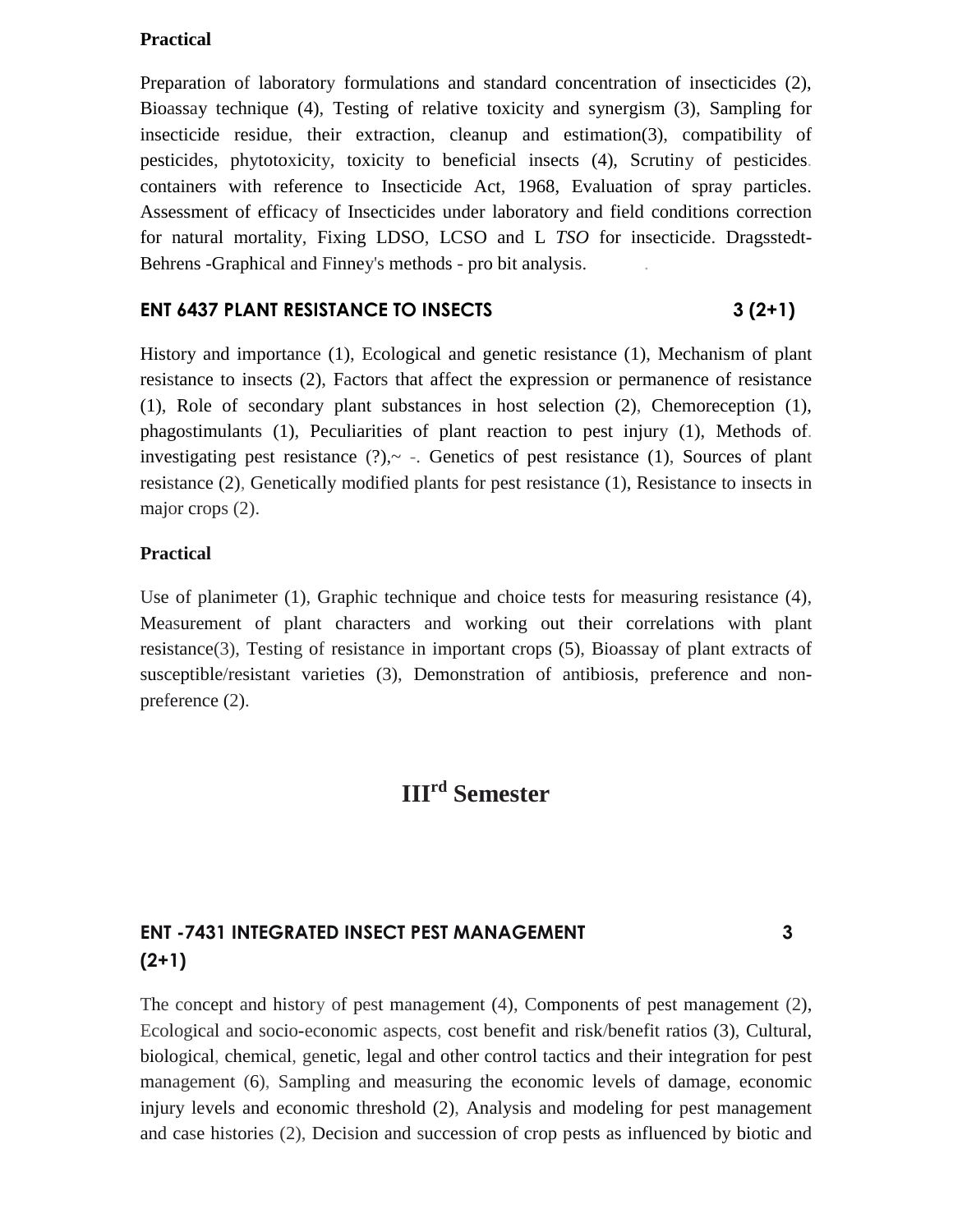abiotic factors (3), Key factor and time series analysis in pest management (3), Pest management in major crops (5), Integration of IPM options in integrated farming systems and sustainable agriculture (3).

## **Practical**

Collection and identification of natural enemies of insect pests of rice, pigeon pea, vegetables and oilseeds (2), Calculation of diversity index and economic thresholds (2), Demonstration of IPM technology in field crops (1), Scouting (1), Impact analysis (1), IPM in protected cultivation system (2).

## **ENT -7432 ADVANCED TECHNIQUES OF PLANT PROTECTION 3 (2+1)**

Pest control equipment principles, operation, maintenance, selection (2), Application of pesticides and bio-control agents, seed dressing, soaking, root-dip treatment, dusting, spraying low and high volume sprayers), Application through irrigation water (6), soil disinfections, soil fumigation (4), sterilization, solarisation, deep ploughing (summer), flooding (stagnant water treatment), Techniques to check the spread of pest through seed, bulbs, corms, cuttings and cut flowers (2), Physical cleaning, cutting and removal of infected parts, hot water treatment, Use of light, Microscopy (3),Use of tissue culture techniques in Plant protection (4), Computer application for predicting/forecasting pest/disease attack and identification (4).

## **Practical**

Identification and learning about function of various plant protection equipments and their parts (5), calibration of sprayers 0), seed dressing, soaking, root-dip treatment, dusting, spraying (low and high volume sprayers) (3), Solarization, Microscopy (2).

## **ENT-7434 INSECTS OF INDUSTRIAL IMPORTANCE**   $3(2+1)$

## **(Apiculture/ sericulture/Lac culture)**

**Apiculture:** Introduction to apiculture (1), Bee biology, natural enemies and seasonal management (3), Ecology and behaviour of bees (1), Methods of communication and reproduction (2), Bees as pollinator (1), Bee keeping equipments, honey extraction and bee products (2), Beekeeping as industry in India (2).

**Sericulture:** History, development and organization of silk industry (1), food plants of silkworm, the cultivation and management (2), Mulberry and on-mulberry silkworms and their systematic (2), Bio-ecology of mulberry silkworm (1), silkworm rearing technology (2), diseases, predators and parasitoid of silkworms and their management (4).

**Lac culture:** History of lac culture (1), Bionomics of lac insect, natural enemies of lac insect and their management (3), Lac host management (2), Lac production technology (1). Lac processing (1), Bio products of lac industry and their utilization (1), Lac based